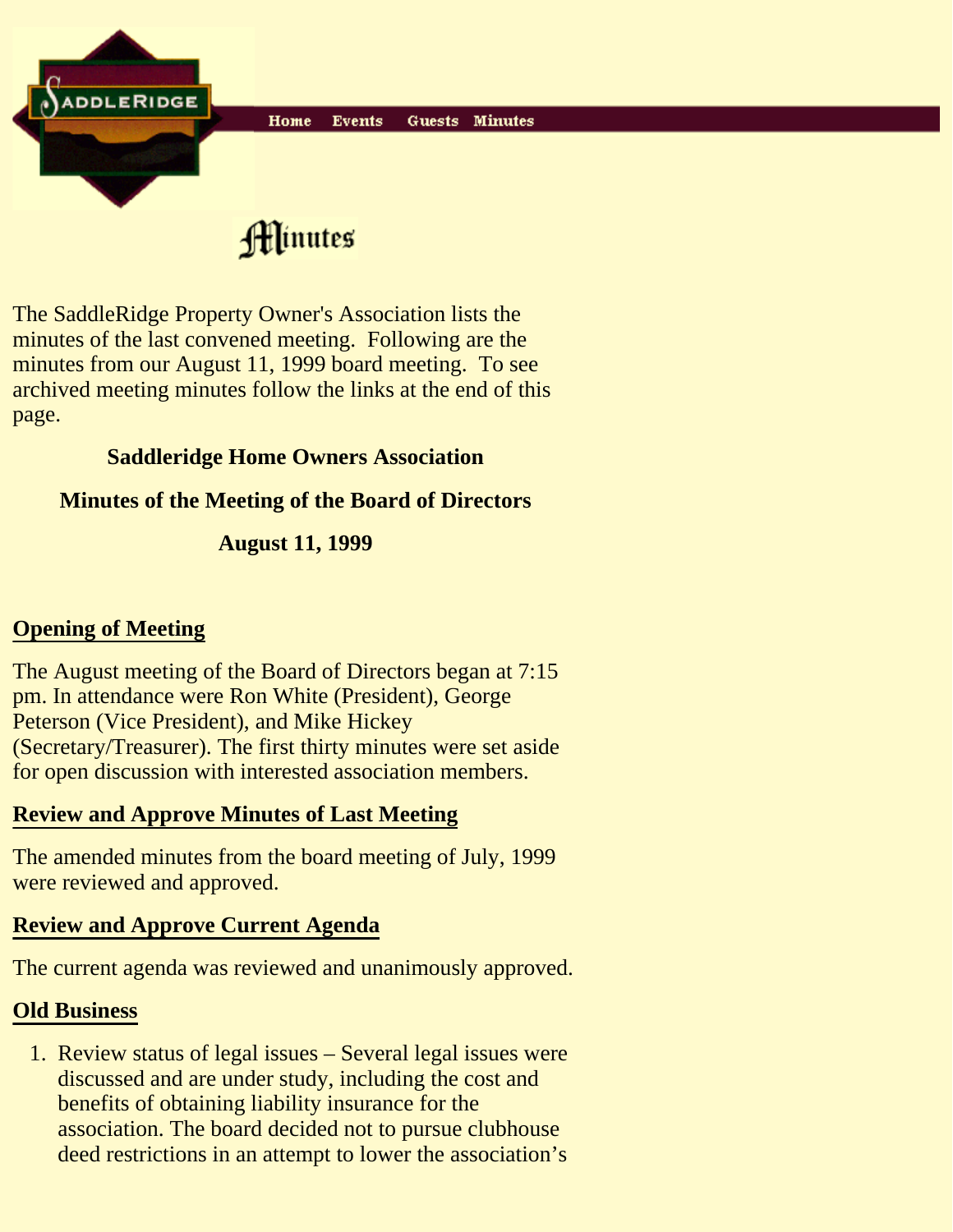property taxes.

- 2. Review assigned responsibilities:
	- . Streets Streets are in good condition.
	- B. Clubhouse
		- 1. Floor Ron is negotiating to have the floor professionally cleaned and polished.
		- 2. Kitchen door lock Ron will install new single-sided lock.
		- 3. The Board discussed the possibility of using gravel to fill in a settled area around the septic tank.
		- 4. The barbecue pit needs minor repair.
		- . Grounds No report.
	- B. Architectural Committee No report.
	- C. Homepage Pictures from the picnic and clean-up will be posted on the webpage.
- 1. Franchise Tax and Nonprofit status Pending at CPA's office.
- 2. Water Conservation Ron will check the possibility of having a water conservation expert speak at the annual meeting on October 2<sup>nd</sup>.
- 3. The Annual Business meeting date was confirmed for October 2nd at 2:30 p.m. at the Saddleridge Clubhouse. Notices to all eligible association members will be sent by early September.

#### **Review Monthly Financial Statement**

Mike Hickey presented the bank statement for review. The association has no outstanding debts other than normal trade accounts, which are paid as incurred.

#### **NEW BUSINESS**